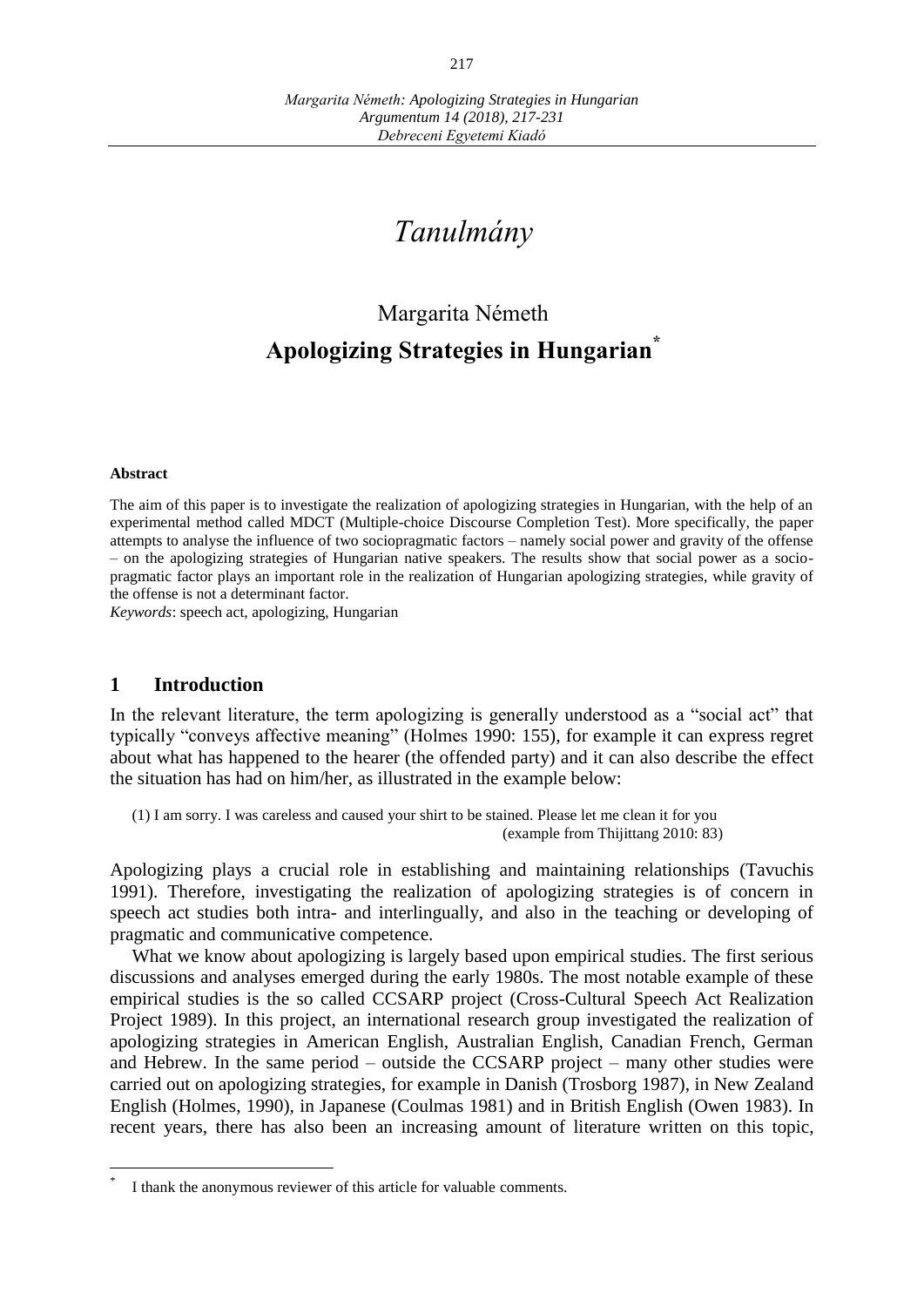among others Wagner and Roebuck (2010), Flores Salgado (2011) and Filimonova (2016) conducted research on the realization strategies of apologizing, mainly from a cross-cultural perspective. Turning to Hungarian, the following studies were carried out concerning the realization of Hungarian apologizing strategies: Szili (2003) and Suszczyńska (1999, 2003) – using an open-ended discourse-completion test – dealt with the apologizing strategies of the whole Hungarian population, while Mászlainé Nagy (2007) attempted to investigate the apologizing strategies of children. Apologizing strategies in Hungarian as a foreign language were also investigated in a Japanese-Hungarian intercultural study (Németh 2015).

This detailed but not exhaustive list of previous studies indicates that apologizing is one of the main foci in speech act research because it is one of the basic functions of language (Ziesing 2000). As Ogiermann (2009: 45) also claims, this basic, "vital function of restoring and maintaining harmony could account for such popularity".

As Ziesing (2000: 70) points out, the knowledge of "how and when to apologize in a crosscultural context can, indeed, help bring peace to an ever shrinking world, reduce culture shock, and help us be happier  $(...)$ ", so it is not surprising that most of the above mentioned studies are interlingual or cross-cultural in nature and they are mostly restricted to the comparison of apologizing strategies between two languages. However, far too little attention has been paid to the intralingual analysis of apologizing, albeit it would be crucially important to place emphasis on the norms and rules of using speech acts inside one particular speech community as well.

Therefore, the aim of this paper is to investigate the speech act of apologizing in one particular language only, and that is Hungarian. More specifically, the paper attempts to examine Hungarian apologizing strategies with the help of an MDCT (Multiple-choice Discourse Completion Test). The objective of the paper is to develop an understanding of the influence of sociopragmatic factors on Hungarian apologizing strategies. The investigated sociopragmatic factors are i) social power and ii) gravity of the offense.<sup>1</sup>

# **2 Theoretical background**

 $\overline{a}$ 

While a variety of definitions of the term apologizing has been suggested, this paper will use the definition proposed by Blum-Kulka and House (1989), who see apologizing as an expressive, post-event speech act through which the speaker (the offender) tries to restore the ruined social harmony between him/herself and the hearer. The concept of face – developed by Brown and Levinson (1978) – plays an important role both in the realization and in the interpretation of apologizing, because  $-$  in terms of face  $-$  it is considered to be a two-direc-

<sup>1</sup> Besides social power and gravity of the offense, Szili (2003) also studies the factor of social distance. To examine the relationship between these three factors or to analyse which factor has a bigger influence on the realization of apologizing strategies (for example in a regression model), it would be useful to investigate social distance as well. However, this current study does not aspire to scrutinize social distance as a determinant factor. This approach was chosen because this study is not interested in the mutual relationship between social power, social distance and gravity of the offense, it only aims to find out whether social power and gravity of the offense – as individual factors – have an influence on the Hungarian apologizing norms or not. Moreover, defining or measuring social distance is very challenging, as Koczogh claims (2012: 49) social distance "forms a continuum" and it "involves a variety of factors" (such as the frequency of interaction and the length of the relationship), *i.e.* it is problematic to consider it as an independent factor. This complexity makes the investigation of social distance very complicated, especially in a written experimental method such as the applied MDCT (it would be necessary to define and describe all the layers and aspects of it, in each and every situation of the experiment).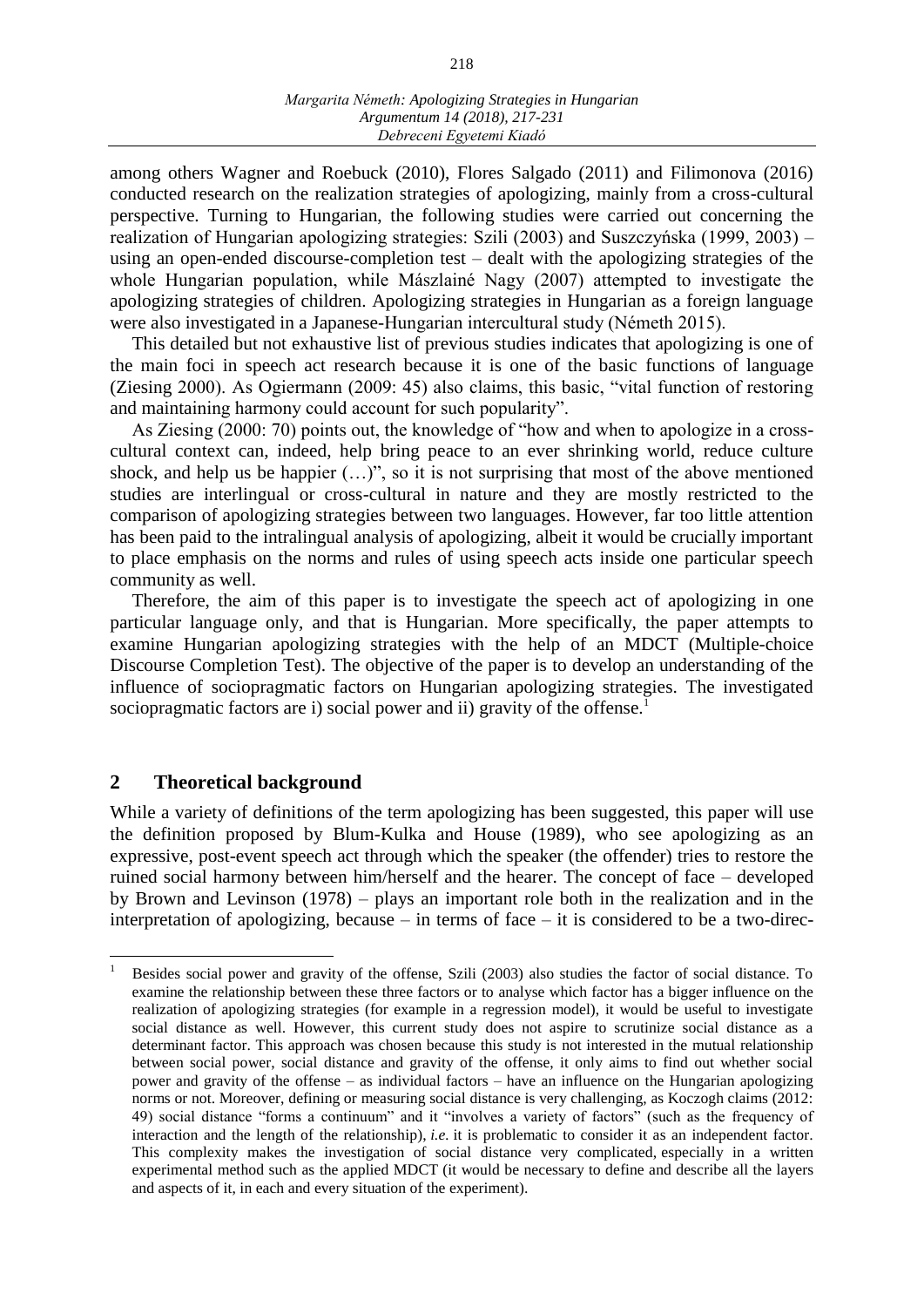tional speech act; it is face-threatening for the speaker (who has to admit his/her mistake) while face-saving for the hearer (Szili 2003). In the case of example (1) this means that the speaker's confession of his/her fault reduces the value of his/her own face. Nevertheless, at the same time it compensates the hearer for the loss of his/her face (he/she had to experience some inconvenience or discomfort).

Each of the empirical studies concerning speech acts usually provides a framework or classification model that determines the main strategies and patterns that are commonly used in the realization of the investigated speech act. The present study uses one of the most wellknown classification model adapted from Olshtain and Cohen (1983: 22-23), that was also utilized in the CCSARP project (Blum-Kulka et al. 1989: 289).

The model divides apologizing strategies into five groups, these are the following (see Table 1):

| (1) Illocutionary Force Indicating Devices (IFIDs) |  |
|----------------------------------------------------|--|
| a. An expression of regret                         |  |
| b. An offer of apology                             |  |
| c. A request for forgiveness                       |  |
| (2) Taking on Responsibility [RESP]                |  |
| (3) Explanation or Account [EXPL]                  |  |
| (4) Offer of Repair [REPR]                         |  |
| (5) Promise of Forbearance [FORB]                  |  |

*Table 1: The Olshtain – Cohen classification model (1983)*

The main strategies represented in the model and those relevant for the purposes of the current research are briefly described in the following sections. The relevant Hungarian and English examples are taken form Szili (2003) and Olshtain and Cohen (1983), respectively.

First of all, IFIDs are the most conventionalized and routinized apologizing strategies in Hungarian. They express the intention of apologizing explicitly and unambiguously. They normally include a performative verb that signals the act of apologizing (such as *apologize, excuse, sorry*) and they have an immediate illocutionary force. Hence, they can express the speech act of apologizing regardless of the nature of the given situation (Szili 2003). Olshtain and Cohen (1983) define three subcategories of IFIDs: expression of regret (*Sajnálom / I'm sorry*), offer of apology (*Bocsáss(on) meg! / I apologize*) and request for forgiveness (*Elnézést kérek / Excuse me, Bocsánatot kérek / Forgive me*).

Apart from IFIDs there are situation-dependent strategies as well (Olshtain and Cohen 1983, Szili 2003). These situation-dependent strategies are presented in Table 2.

| <b>Taking on Responsibility</b>                    |                                             |
|----------------------------------------------------|---------------------------------------------|
| a. Self-blame                                      | $Az$ én hibám / It is my fault.             |
|                                                    | Tévedtem /My mistake.                       |
| b. Expression of self-deficiency or self-dispraise | Nem láttalak / l didn't see you.            |
|                                                    | Elfelejtettem / If orgot.                   |
|                                                    | Olyan hülye vagyok / I'm such a dimwit!     |
| c. Justifying the hearer                           | Minden okod megvan rá, hogy haragudj rám. / |
|                                                    | You're right to be angry.                   |
| d. Lack of intent [INT]                            | Nem szándékosan tettem. / I didn't mean it. |
| e. Expression of embarrassment or shame [EMB]      | Szégyellem magam. / I am ashamed.           |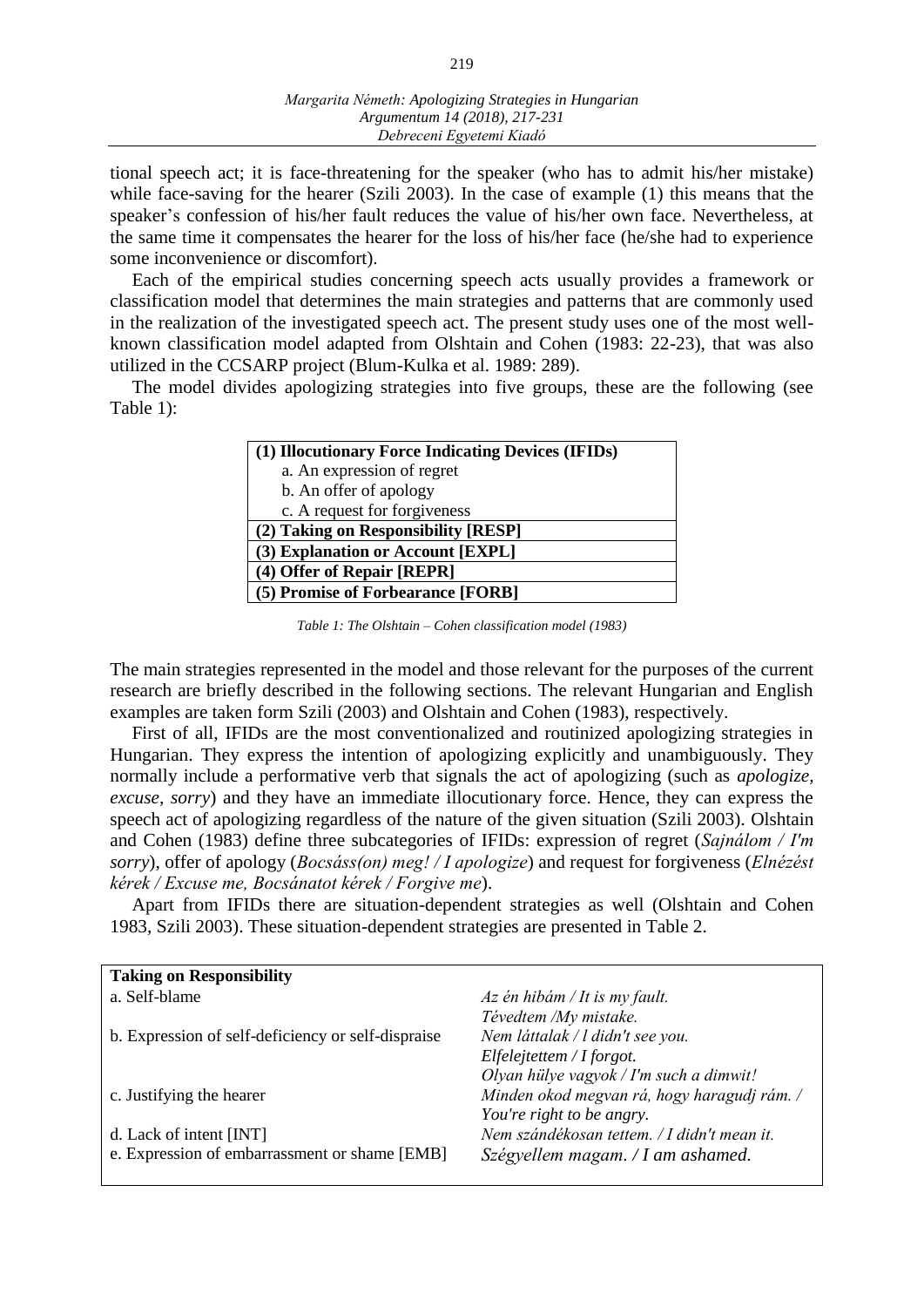| $E$ corrective $E_{\mathbf{X}}$ retention interaction |                                                            |  |
|-------------------------------------------------------|------------------------------------------------------------|--|
|                                                       | Szörnyen érzem magam (miatta). / I feel awful<br>about it. |  |
| <b>Explanation or Account [EXPL]</b>                  | Borzalmas volt a közlekedés. / The                         |  |
|                                                       | <i>traffic</i> was <i>terrible</i> .                       |  |
| <b>Offer of Repair [REPR]</b>                         | Megtéritem a károdat / I'll pay for the damage.            |  |
| <b>Promise of Forbearance [FORB]</b>                  | Nem fog még egyszer előfordulni. / It won't                |  |
|                                                       | happen again.                                              |  |

*Margarita Németh: Apologizing Strategies in Hungarian Argumentum 14 (2018), 217-231 Debreceni Egyetemi Kiadó*

*Table 2: Situation-dependent apologizing strategies with examples from the Olshtain – Cohen classification model (1983) and from Suszczyńska (1999)*

The most noteworthy situation-dependent strategy is taking on responsibility. The Olshtain – Cohen model (1983) defines 4 subtypes of this category, namely a. self-blame strategies, b. expression of self-deficiency, c. justification strategies and d. lack of intent strategies (see Table 2). However, in this study I adopt Suszczyńska's (1999) perspective, who distinguishes between implicit (RESPI) and explicit (RESPE) taking on responsibility strategies (see Table 3). In the case of RESPE strategies, the speaker candidly admits that (s)he committed a mistake or offended the hearer with his/her previous behaviour. Common examples of RESPE are *It is my fault / Az én hibám, I did it / Én tettem, My mistake / Tévedtem* etc*.* 

RESPI strategies – also known as self-strategies – are originally not part of the Olshtain-Cohen classification. These strategies always contain self-depreciation with reference to the incompleteness of the individual and usually admit the insufficiency and the imperfection of the speaker (apologizer). RESPI strategies always humiliate the apologizer since (s)he has to acknowledge his/her imperfection to the hearer. Nonetheless, when using a RESPI, compared to other situation-dependent strategies, the possibility of losing the speaker's face is limited. This is due to the nature of this strategy, since using it means that the apologizer typically refers to the most accepted human weaknesses. As a consequence of this, RESPI is a reasonably popular strategy among Hungarian native speakers (Suszczyńska 1999). Wellknown examples of RESPI are *I forgot it / Elfelejtettem, It got out of my mind / Kiment a fejemből, I am clumsy / Ügyetlen vagyok, I am stupid / Hülye vagyok, I was careless / Figyelmetlen voltam*.

As for the expression of shame or embarrassment (EMB; such as *Szégyellem magam / I am ashamed*), it is classified as an IFID by Szili (2003) but others, such as Suszczyńska (1999: 1056) and Jeffries (2007: 52) categorize EMB as a subtype of RESP. This strategy is a rather unique characteristic of the Hungarian apologizing norms. It occurs in everyday language quite sporadically even in Hungarian because it involves the most sentiment-revealing and the most face-threatening forms of IFIDs. Therefore, it can be claimed that EMB – owing to its overtly face-threatening characteristics – is preferred only when the participants of the given situation have a close relationship with each other. EMB is typically used if the severity of the offense is huge and it is the speaker's firm intention to pray for forgiveness (Szili 2003).

The last subtype of the taking on responsibility group contains strategies that express lack of intent (INT). INT emphasizes the non-intentional character of an offense but it does not try to put the blame on others. When using INT the speaker implicitly acknowledges his/her involvement in the offense, still it is not considered particularly face-threatening (Ogiermann 2006: 12-13). As for Hungarian apologizing, Szili (2003) found that combined with an IFID INT can be rather frequent in a particular type of situation (when there is a relatively small social distance between the interlocutors (e.g. in the case of colleagues) but the gravity of the offense is big).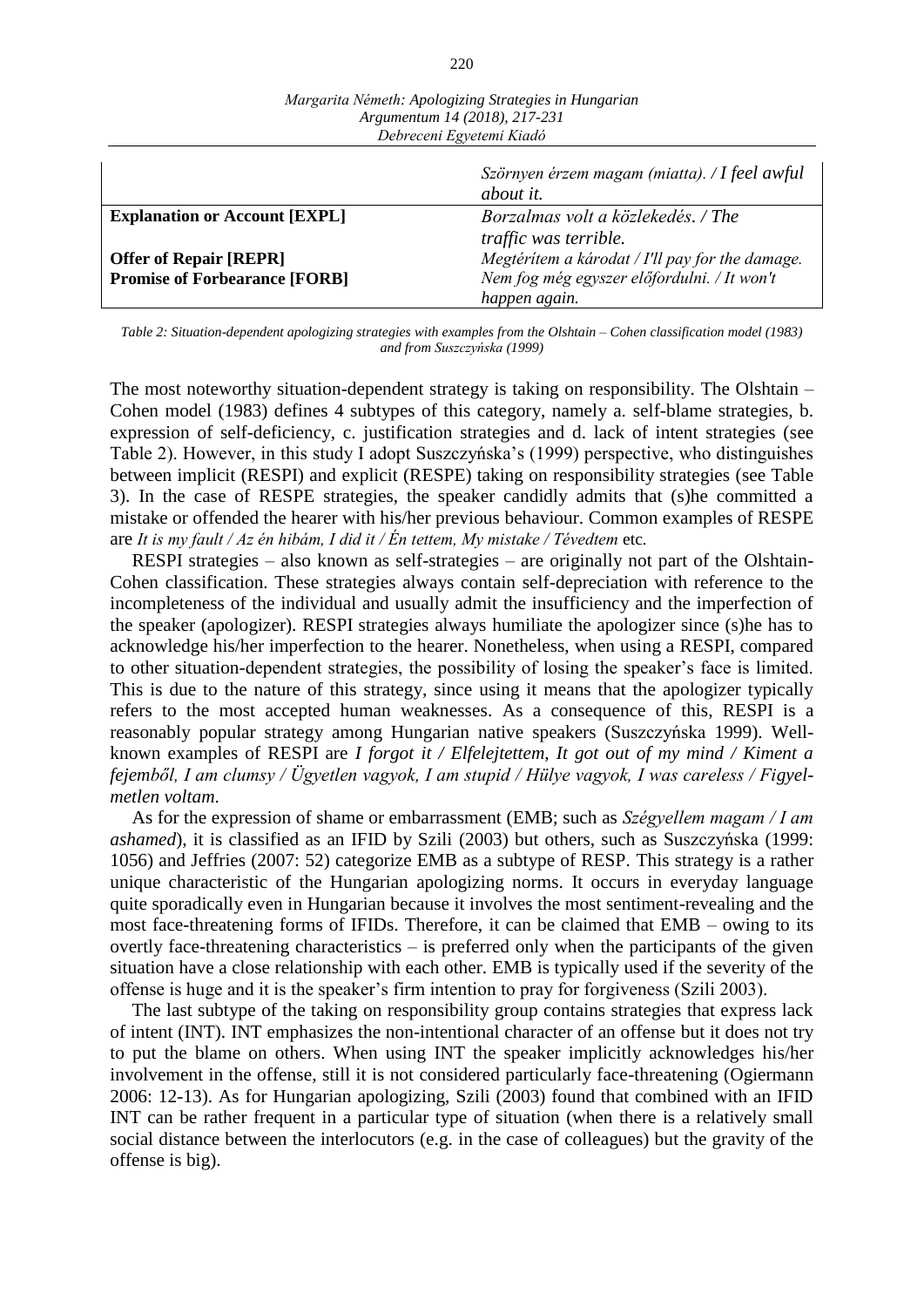The second situation-dependent apologizing strategy is the explanation or giving an account strategy (EXPL). We categorize any apologizing strategy as an EXPL if the speaker (the offender) refers to or blames a speaker-independent, extenuating circumstance for the offense and with this, (s)he gives a (seemingly) objective reason for his/her offense or breaking the social norms. It is claimed that internationally EXPL is the least frequently used strategy (Olshtain and Cohen 1983). External mitigating circumstances or any objective reasons for the violation can be regarded as an EXPL apologizing strategy e.g. *Borzalmas volt a közlekedés. / The traffic was terrible.* Hungarians characteristically do not tend to admit their mistakes explicitly and generally they are not willing to accept responsibility for their offenses in an unequivocal manner, rather they prefer applying the EXPL strategy in a facethreatening situation (Szili 2003: 306). Insomuch that EXPL is proved to be the most frequently used situation-dependent strategy among Hungarian speakers (Suszczyńska 1999).

Offer of repair strategy (REPR; *e.g. Megtérítem a károdat / I'll pay for the damage*) is the third situation-dependent apologizing strategy. REPR is fairly common in Hungarian apologizing norms. Notwithstanding, apart from being one of the most frequently used strategies, it is also the most situation-dependent one; it means that it can be defined as a spontaneous strategy rather than a conventional and routinized one (Szili 2003). FORB (such as *Nem fog még egyszer előfordulni. / It won't happen again*.) is less common than REPR, while it is very similar to it, in the sense that it is also more dependent on the given context. This paper treats the offer of repair and the promise of forbearance strategies as one group, firstly, because of their similar nature and secondly, since making a promise can be considered as a repair strategy as well.

Finally, Table 3 summarizes all the strategies mentioned and described above. Table 3 can be regarded as the modified Olshtain – Cohen classification model as it is used in this particular study.

| ) IFIDs                                                |  |
|--------------------------------------------------------|--|
| (2) SITUATION-DEPENDENT STRATEGIES                     |  |
| <b>Taking on Responsibility</b>                        |  |
| a. implicit self-strategies [RESPI]                    |  |
| (e.g. self-deficiency, self-dispraise)                 |  |
| b. explicit taking on responsibility (e.g. self-blame) |  |
| [RESPE]                                                |  |
| c. lack of intent                                      |  |
| d. expression of embarrassment [EMB]                   |  |
| <b>Explanation or Account</b>                          |  |
| <b>Offer of Repair / Promise of Forbearance</b>        |  |

*Table 3: The strategies investigated in the study (the modified Olshtain – Cohen model)* 

It is patently obvious that the number of the strategies is very limited in this model. It should be noted that in the past 30 years apologizing research pointed out that the model should be modified and reconstructed, and new strategies should be introduced into the model (for new strategies see: Ístifçi 2009, Wagner & Roebuck 2010, Al Zumor 2011, and Filimonova 2016 among others). However, the model used here does not incorporate these new elements and does not strive for changing the model that radically. The reasons for not applying a more extended version of the model are the following. First, for the purposes of the current study the scarcely modified version of the Olshtain – Cohen classification model (see Table 3) is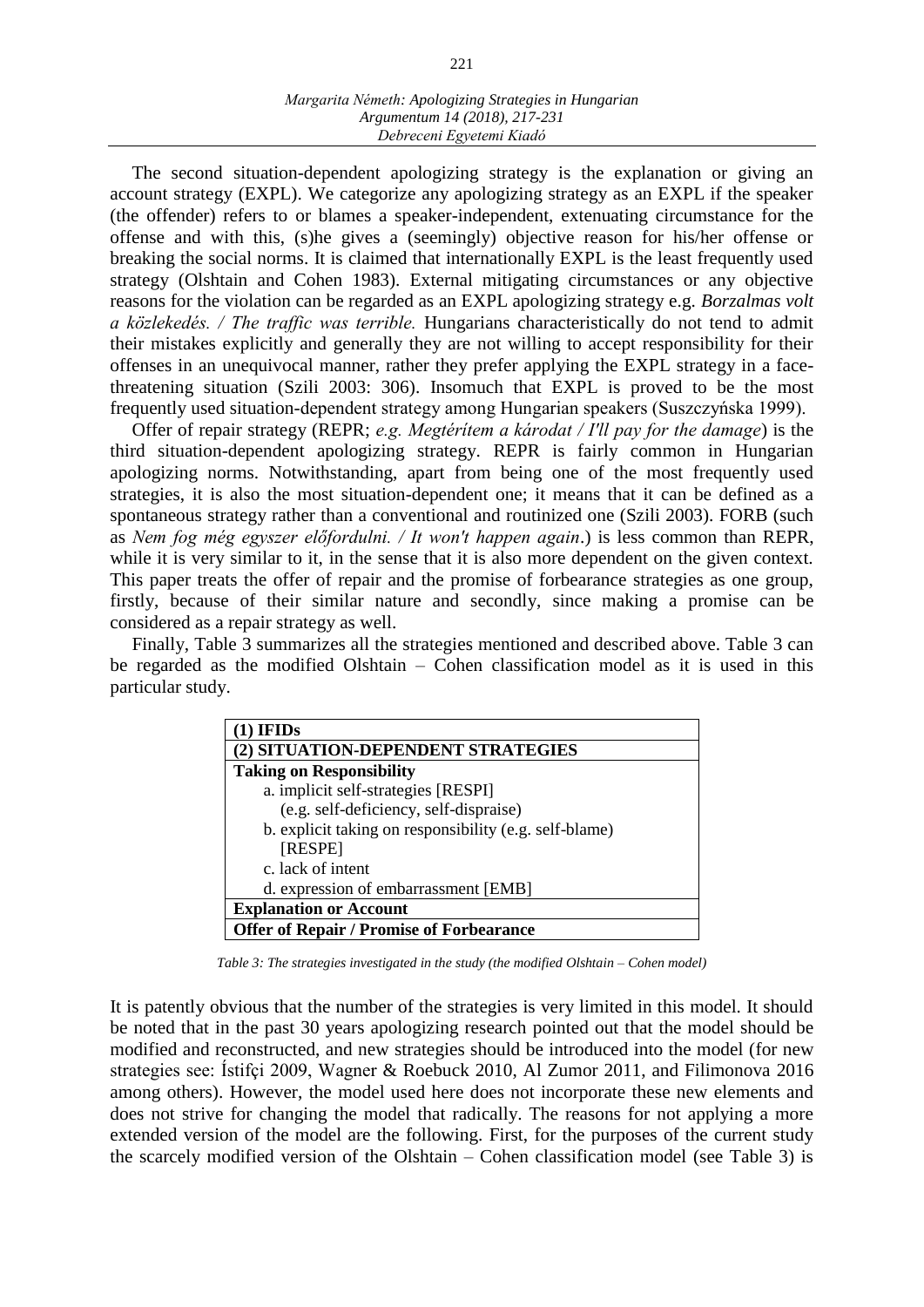satisfactory. Secondly, the model is proved to describe the Hungarian apologizing strategies well (Suszczyńska 1999:1056).

It very rarely happens that someone uses only one pure IFID strategy in an apologizing situation. Using strategy-sets is more common in everyday language use. The term strategyset refers to the case when the offender uses more than one apologizing strategy in an apologizing situation. More particularly, in an apologizing strategy-set the IFID strategy with the performative verb is typically supplemented by one or more situation-dependent strategies. Choosing the most appropriate strategy or strategy-sets is always dependent on the sociopragmatic features of the given situation. (Szili 2003).

Szili (2003) also defines the most frequently used strategy-sets in Hungarian. Two notable examples of those strategy-sets are: IFID – RESPI – REPR (e.g. *Elnézést kérek, tanár úr. Elfelejtettem, de ha szükséges, visszamegyek érte. / I am sorry, Professor. I have forgotten it, but if it is necessary I can return for it.*) and IFID – RESPI – EXPL (e.g. *Ne haragudj, de teljesen kiment a fejemből holnapra megcsinálom. Jó? / Forgive me, it completely went out of my mind. I will finish it tomorrow, ok?*).

Since using a strategy-set is closer to the natural speech style of Hungarian native speakers, four hypothetical strategy-sets were constructed based on Szili's and Suszczyńska's findings. All strategy-sets start with an IFID, since Suszczyńska (1999) showed that Hungarian apologizing strategy-sets typically starts with an IFID. The tested strategy-sets are the followings:

### *i) IFID + RESPI + EMB*

e.g. *Bocsánatot kérek, olyan hülye vagyok. Nagyon szégyellem magam.*

"I apologize, I am such an idiot. I am ashamed."

As it was mentioned before, the strategy of implicit taking on responsibility is very common in Hungarian apologizing norms, because using it is less face-threatening than explicitly admitting our mistakes. It is combined with the expression of embarrassment strategy that is highly face-threatening. It is postulated that because of the presence of EMB this type of the strategy-sets will be the less popular among the Hungarian participants of the study. As it was pointed out earlier, EMB is a unique Hungarian apologizing strategy, not typical (or it cannot be found at all) in other languages, so investigating its behaviour can deepen our knowledge about the nature of Hungarian apologizing.

### *ii) IFID + INT + EXPL*

e.g. *Nagyon sajnálom, nem akartam. Késett a vonat.*

"I am so sorry, I did not mean to. The train was late."

Giving an explanation is a strategy that again is very typical of Hungarian speakers (see above and also see Szili 2003) and it is assumed that its popularity is bigger than any of the other taking on responsibility strategies. EXPL is combined with a lack of intent strategy in order to soften its face-threatening nature.

## *iii) IFID + RESPI + REPR/FORB*

e.g. *Sajnálom, elfelejtettem. Legközelebb nem fordul elő.* 

"I am sorry, I forgot it. It won't happen again."

This strategy-set was proved to be one of the most common strategy-sets in Hungarian (Szili 2003: 306) and it is worth comparing it with a very similar strategy-set, where the only difference lays in the nature of the taking on responsibility strategy, (see iv) below).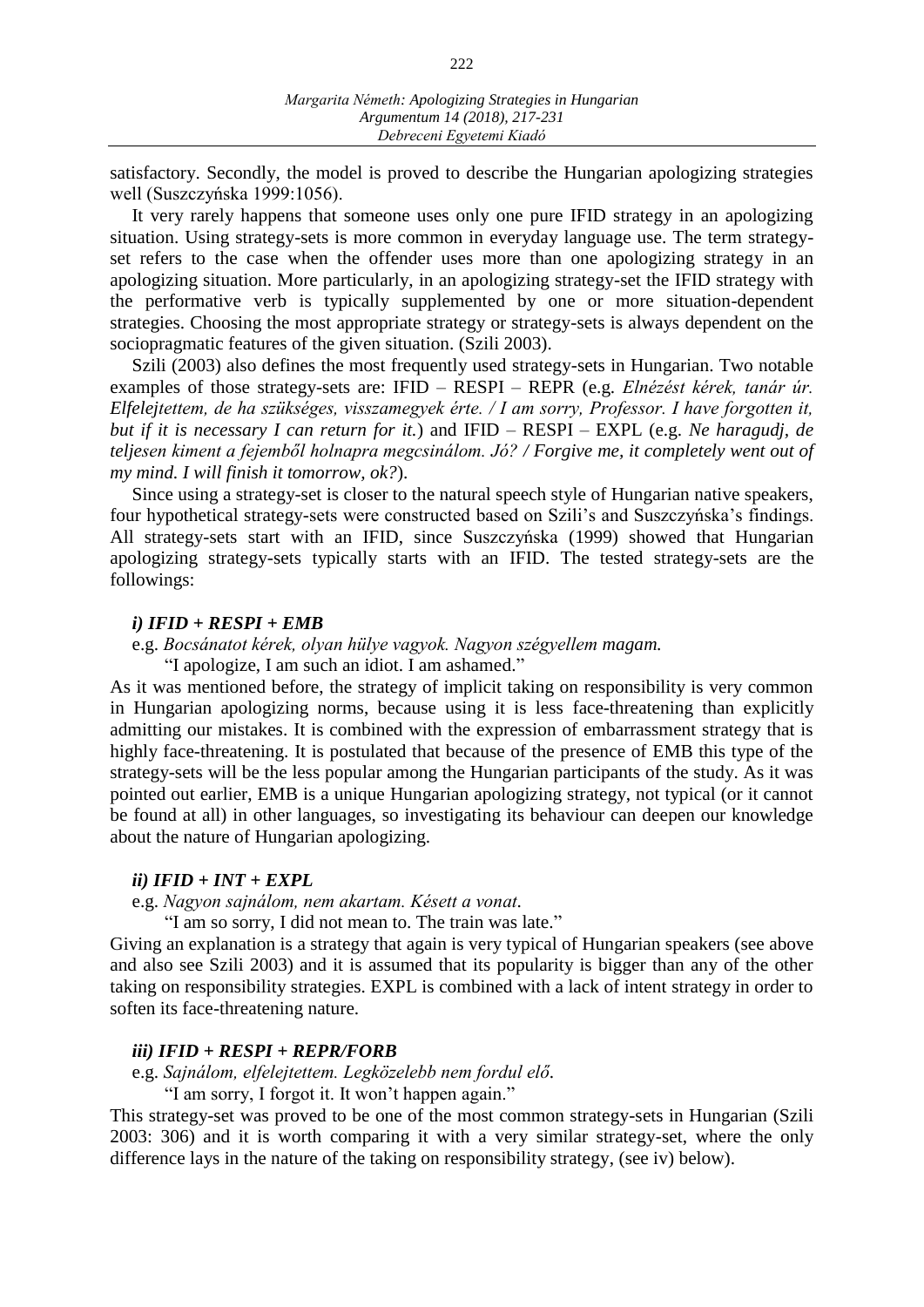*iv) IFID + RESPE + REPR/FORB*

e.g. *Kérem, ne haragudjon, leöntöttem a kabátját kávéval. Kifizetem a tisztíttatás díját.* "Please, do not be angry because I spilled coffee on your coat. I will pay the cleaning bill."

It is expected that the explicit taking on strategy (RESPE) is less popular among Hungarians than the strategy-set that contains a RESPI (implicit self-strategy).

# **3 Present Study**

As mentioned above, the aim of this study is to check empirically whether social power and gravity of the offense have an impact on the realization of apologizing strategies in Hungarian. As Reiter claims "(…) apologies are dependent upon interaction between the seriousness of the offense and the social power" (Reiter 2000: 164). In this section these factors are introduced.

Generally, the findings of the relevant literature suggest a role for the so called sociopragmatic factors in the choice of apologizing strategies. Based on Olshtain and Weinbach (1987) we differentiate two different types of these factors, social parameters and contextdependent factors. The first group includes the social parameters: gender, age, social distance and social power. As it was proved many times, social power plays a pivotal role in determining speech acts (Beebe, Takahashi & Uliss-Weltz 1990; Beebe & Zhang-Waring 2001; Kasper 1992; Wolfson 1989). However, the findings of Szili point out (Szili 2002a, 2002b, also cited in 2003: 294) that in the case of Hungarian, social distance has a bigger influence than social power on the realization of request and refusal strategies. This study attempts to find out whether or not social power – similarly to the factor of social distance (cf. Szili 2003) – affects the apologizing strategies of Hungarian native speakers.

Power is a relationship between at least two persons, and it is nonreciprocal in the sense that both cannot have power in the same area of behaviour (Brown & Gilman, 1972: 255 cited in Spencer-Oatey 1996). According to another definition, the speaker is said to have power over the hearer "(…) in the degree that he is able to control the behaviour of the other" (ibid). As Hofstede points out social power can be interpreted as a "a measure of the interpersonal power or influence between B (boss) and S (subordinate) as perceived by the less powerful of the two, S" (Hofstede 2001: 83). Based on these definitions, the paper distinguishes two different levels of the factor of social power putting the emphasis on the reciprocity of the relationship: i) equal in rank – lack of social power – (e.g. friends) *i.e.* the relationship is reciprocal or ii) unequal in rank (superior-inferior relationship, e.g. boss-employee) when the relationship is nonreciprocal.

The other group of sociopragmatic factors involves the inner, contextual, speech-act dependent factors; these are different from speech act to speech act. Regarding apologizing, the most prominent contextual factor is gravity of the offense. Gravity of the offense is always determined by the damage – irrespective of being real or virtual – caused by the speaker (Hong 2008) by the help of which the necessary amount of face work can be estimated in the given situation (Al-Khaza'leh 2018). Among others Holmes (1990), Aijmer (1996) and Deutschmann (2003) also argue that this is the most influential contextual factor of all, since the offense itself (the topic of the repentance) is the key element that motivates the speech act of apologizing. Though a very detailed taxonomy of the different types of offenses are found in the above listed studies, it cannot be described in a greater detail here. In the study, based on Al-Khaza'leh's (2018) work, two levels of the gravity of the offense are defined: big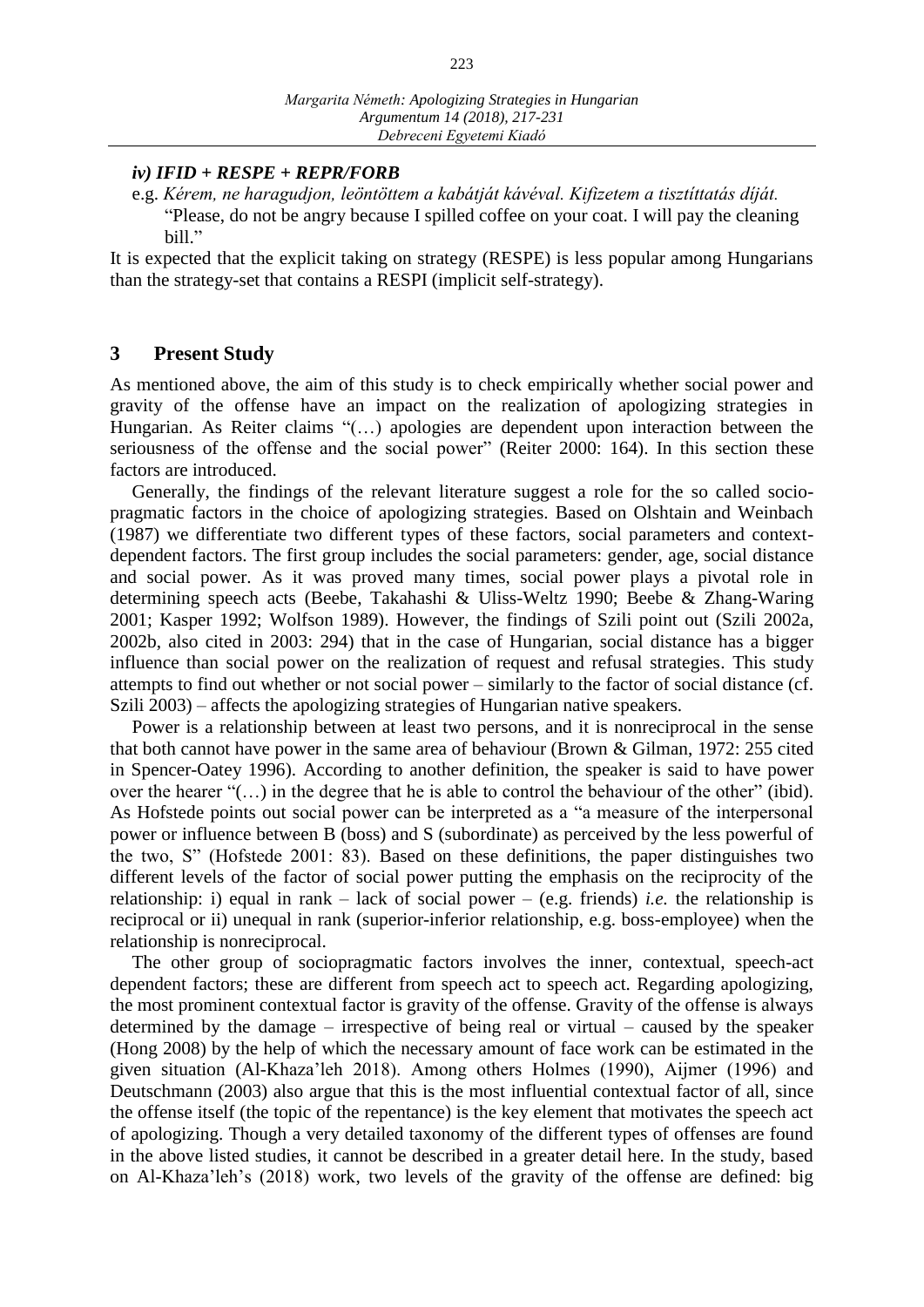offense (also called as high offense) and small (low) offense. We consider an offense high, if it is highly imposed on the faces of the interlocutors in the situation (ibid).

In view of all that has been mentioned so far, the paper hypothesizes that social power and the gravity of the offense are factors that play a pivotal role in the usage/choice of Hungarian apologizing strategies.

# *3.1 Data collection*

Traditionally, the realization of speech acts and speech act strategy-sets have been measured mainly with the help of Written Discourse Completion Tests (WDCT). However, in this particular study, the so called MDCT method (Multiple-choice Discourse Completion Test) is applied. According to Liu (2004: 68), MDCT can be defined as a multiple-choice test "where the test taker is required to choose the correct response from the several given options". The method of MDCT was chosen for the following reasons. First, MDCTs offer an effective way of collecting data as a selected-response type answer. It means that only the recognition (and not language production as in a WDCT) of the appropriate strategy or strategy-sets is expected from the participants. Hence, the researcher can choose and control the investigated strategies (in the present study these strategies are EXPL, EMB and the strategy of RESPE and RESPI). Secondly, attributed to the predominance of the WDCT method, MDCT is looked upon as a relatively new and cost-effective method in speech act studies.

The MDCT test was constructed to collect data on apologizing strategies of Hungarian native speakers. The test was a multiple-choice discourse completion test, it contained 12 target items and 12 distractors. Each target item comprised a situation with a dialogue that had to be completed with one of the provided four answers. The experiment used a 2x2 design, situations always represented one condition while exploring the effect of the following two sociopragmatic factors: i) social power (the participants of the situation are equal in rank or not) and ii) gravity of the offense (big or small). The individual conditions are listed below.

i) The participants of the situation are not equal in rank and the gravity of the offense is big. ii) The participants of the situation are not equal in rank and the gravity of the offense is small. iii) The participants of the situation are equal in rank and the gravity of the offense is big.

iv) The participants of the situation are equal in rank and the gravity of the offense is small.

The participants were asked to complete the dialogues, selecting one of the four provided answers that they found the most appropriate in the given situation. The answers were structured to include the following four strategy-sets (the detailed description of the strategysets and examples can be found in section 2):

i)  $IFID + RESPI + EMB$ ii) IFID + RESPI + REPR/FORB iii)  $IFID + INT + EXPL$ iv) IFID + RESPE + REPR/FORB

Consider the following two examples below, taken from the questionnaire. The first example describes a situation where the participants are unequal in rank and the gravity of the offense is small, while in the second example the gravity of the offense is also small but the participants are equal in rank. Throughout the test, in all of the situations where the participants were equal in rank, the interlocutors were described as friends (no conversations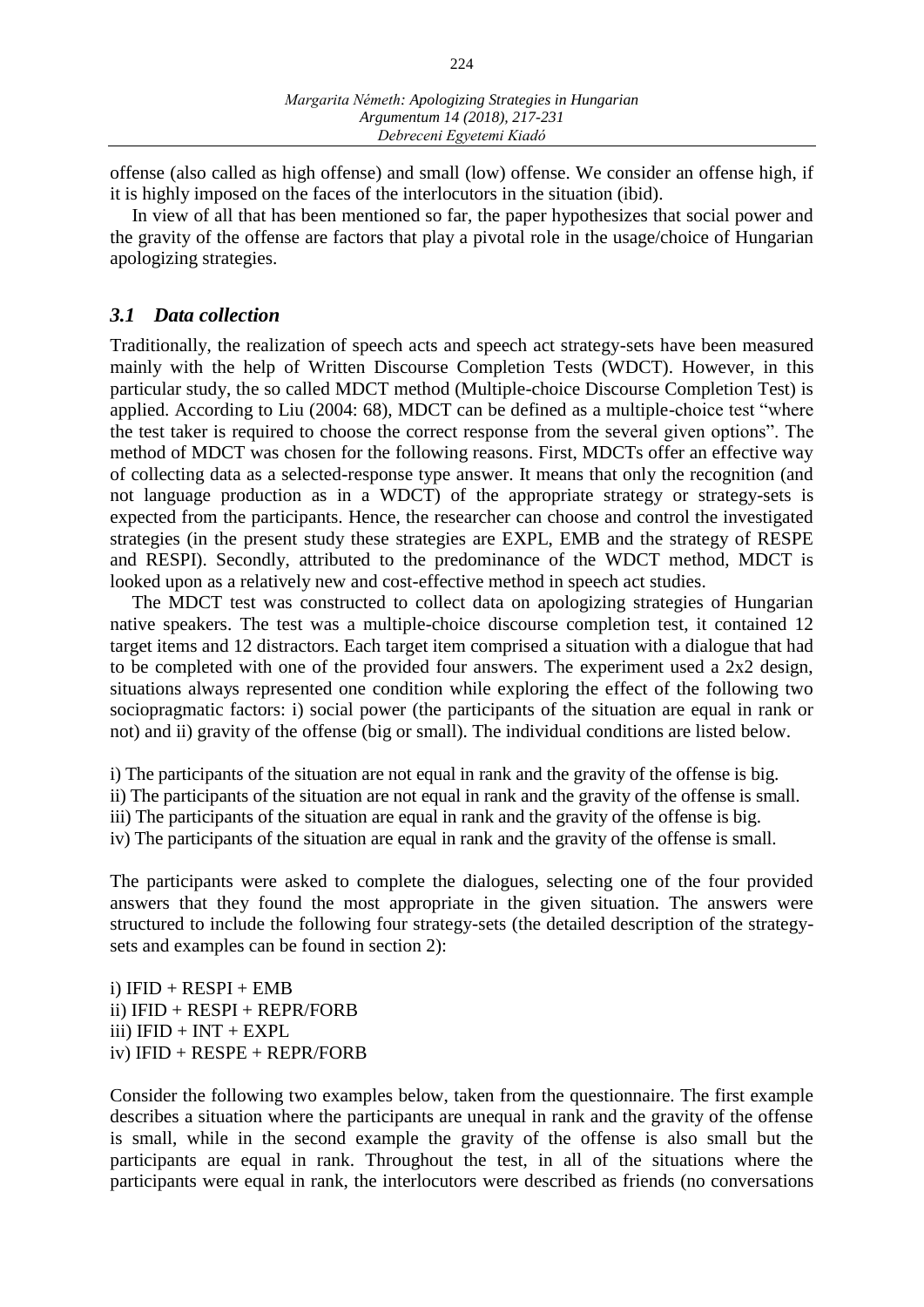in between family members or strangers were used in the test), in order to keep the degree of intimacy constant. For the same reason, in unequal situations the participants were in a superior-inferior relationship (boss-employee or teacher-student relationships).

#### [1]

Rohan a folyosón, nekimegy valakinek és a lábára is rátapos. Mikor felnéz, rájön, hogy a főnökének ment neki.

- Elnézést, nem akartam. Nagyon sietek, azt se tudom, hol áll a fejem. **- IFID + INT + EXPL**

- Nagyon sajnálom, hogy a lábára léptem. Legközelebb a lábam elé fogok nézni. **- IFID + RESPE + REPR**

- Bocsásson meg, nagyon figyelmetlen voltam. Hogy tehetném jóvá? **- IFID + RESPI + REPR**

- Bocsánat, olyan vaksi vagyok. Most egy kicsit szégyellem magam. **- IFID + RESPI + EMB**

While running in the corridor you run into someone and step on his/her feet. Looking up, you realize that you bumped into your boss. In a situation like this, you would say:

- Excuse me, I did not mean it. I am in a hurry and I am being rushed off my feet. - **IFID+ INT + EXPL**

- I am terribly sorry for stepping on your feet. Next time I will be more careful. - **IFID + RESPE + REPR**

- Please forgive me, I am very careless. How can I make it good? - **IFID + RESPI + REPR**

- I am sorry, I am as blind as a bat. I am a bit ashamed of myself. - **IFID + RESPI + EMB**

[2]

Barátjával találkozót beszélt meg, Ön késik 15 percet. Mikor barátja megkérdezi, mi történt, Ön ezt mondja:

- Nagyon sajnálom, a közlekedés tehet róla, hatalmas a dugó. - **IFID + INT + EXPL**

- Bocsánatot kérek, amiért elkéstem. Legközelebb majd jobban figyelek. Na, gyere, meghívlak egy sütire. **IFID + RESPE + REPR**

- Ne haragudj, mostanában olyan figyelmetlen vagyok. Máskor nem fordul elő. **IFID + RESPI + REPR**

- Bocsáss meg, annyira szerencsétlen vagyok. Úgy szégyellem magam. - **IFID + RESPI + EMB**

You are having an appointment with your friend and you are 15 minutes late. When your friend ask what had happened with you, your answer would be:

- I am so sorry, there is a big traffic jam in the city. - **IFID + INT + EXPL**

- I am sorry for being late. I will be more punctual next time. Let's go, I am inviting you for a cake. -

## **IFID + RESPE + REPR/FORB**

- Do not be angry please, I am so careless lately. It won't happen again. - **IFID + RESPI + REPR/FORB**

- Forgive me, I am so miserable. I am so ashamed of myself. - **IFID + RESPI + EMB**

## *3.2 Participants*

 $\overline{a}$ 

123 Hungarian native speakers (age range  $18 - 71$  years) participated in this study. However, the distribution of male and female subjects was not balanced, so with the help of a random number generator two smaller randomized groups were created<sup>2</sup>. The composition of the new group is 28 participants altogether, 14 males and 14 females from 18 – 50 years (average age: 28.9). The study aspired to be balanced both in the distribution of males and females and in the distribution of age groups as well. Moreover, it also attempted to work with subjects with various social backgrounds, thus blue-collar workers (19%), white-collar workers (28%), students (31%) and teachers (22%) also participated in the research.

<sup>2</sup> The necessity for creating a randomized sample is also attributed to the applied statistical procedure (chisquare test, see below). When running the test with all the 123 participants, the observed value in most of the cells were less than five, so in order to overcome the limitations of the test, it was needed to work with a randomized group.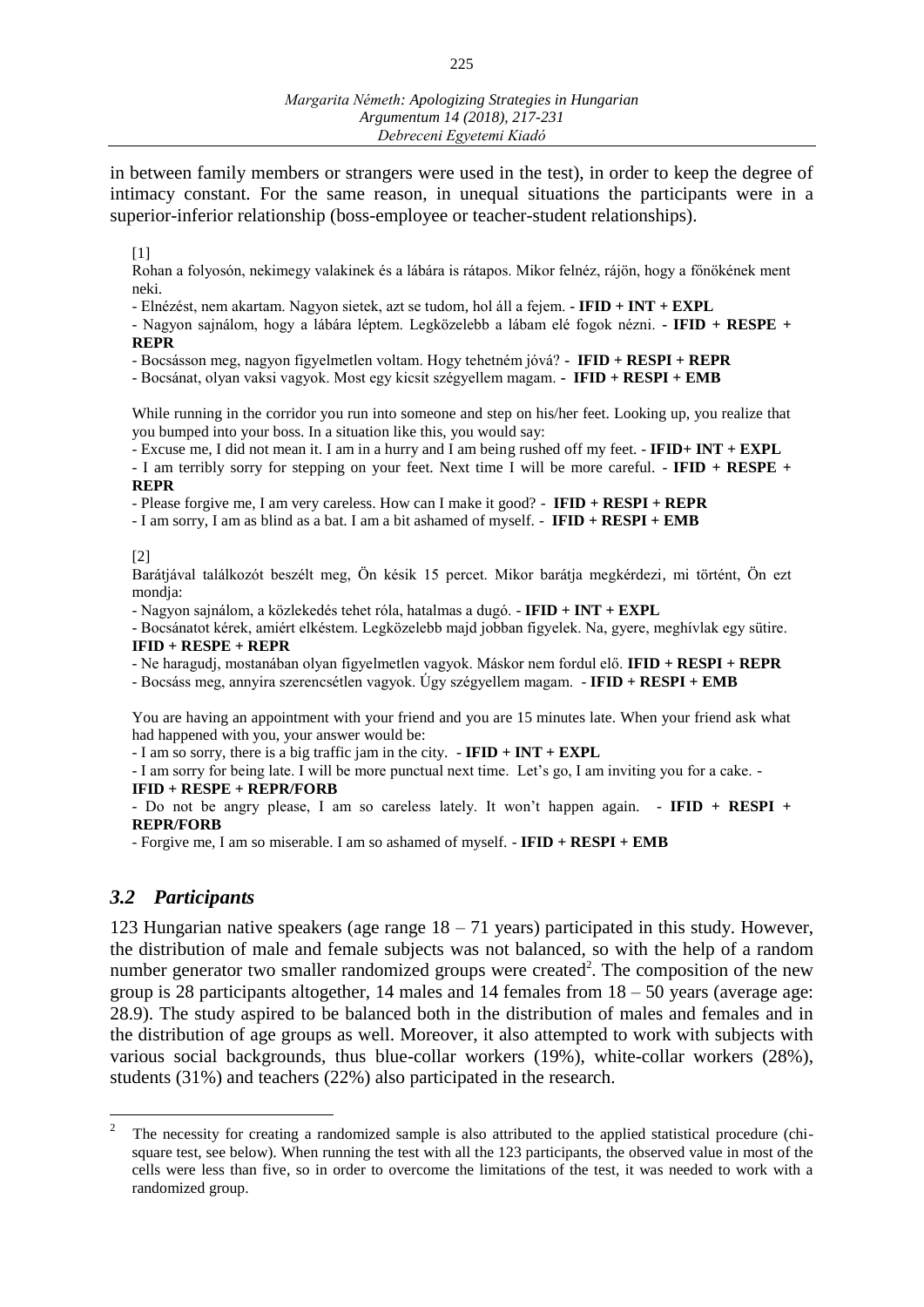# *3.3 Results*

The results of the test are shown in Table 4, which presents the overall distribution of the investigated strategy-sets. It is shown that EMB is the least common of all the investigated strategies, but when the interlocutors are equal in rank, a higher frequency is discernible. It is also apparent that the strategy of implicit taking on responsibility is also less common, especially compared to RESPE (taking on responsibility explicitly). As Table 4 illustrates, EXPL is widely used, particularly in more face-threatening situations (unequal interlocutors), but it does not reach the frequency of RESPE, which – besides being quite popular – has a more balanced distribution in contrast to other strategies.

|                              | <b>IFID+RESPI</b> | $IFID+RESPI+$    | $IFID+INT+$ | $IFID+RESPE+$    |
|------------------------------|-------------------|------------------|-------------|------------------|
|                              | $+EMB$            | <b>REPR/FORB</b> | EXPL        | <b>REPR/FORB</b> |
| <b>EQUALS, SMALL OFFENSE</b> | 12(14%)           | $26(31\%)$       | 12(14%)     | $34(41\%)$       |
| <b>EQUALS, BIG OFFENSE</b>   | $9(11\%)$         | 15(18%)          | 24(28%)     | 36(43%)          |
| UNEQUALS, SMALL OFFENSE      | 3(3.5%)           | $8(9.5\%)$       | 39(46%)     | $34(41\%)$       |
| UNEQUALS, BIG OFFENSE        | $2(2.5\%)$        | $13(15.5\%)$     | 39(46%)     | 30(36%)          |

| Table 4: The overall frequency of strategy-sets |  |  |
|-------------------------------------------------|--|--|
|-------------------------------------------------|--|--|

The frequency of the four strategy-sets in the case of both sociopragmatic factors was compared with the help of the chi-square test (see Figure 1 and 2). The results testify that the distributions of apologizing strategy-sets across conditions are significantly different if the determinant factor is social power  $(\chi^2(3) = 0.008, p < 0.05)$ . This means that the social power of the conversation partners plays an important role in the choice of Hungarian apologizing strategies.

As regards the frequency of the EMB strategy, Figure 1 indicates that in the case of unequal participants it was sporadic, but when the participants of the situation were equal in rank its frequency was a bit higher (but compared to the frequency of other strategies it is still low). Regarding the strategy of explaining (EXPL), RESPE and RESPI (taking on responsibility explicitly and implicitly), the results indicate that Hungarian speakers used RESPE more than RESPI or EXPL. As for EXPL, it is also observable that it is more frequent when the interlocutors are unequal  $-$  *i.e.* the situation is more face-threatening  $-\text{than in}$ situations where the participants are equal (less face-threatening situation).



*Figure 1: The influence of the social status factor on the distribution of apologizing strategies*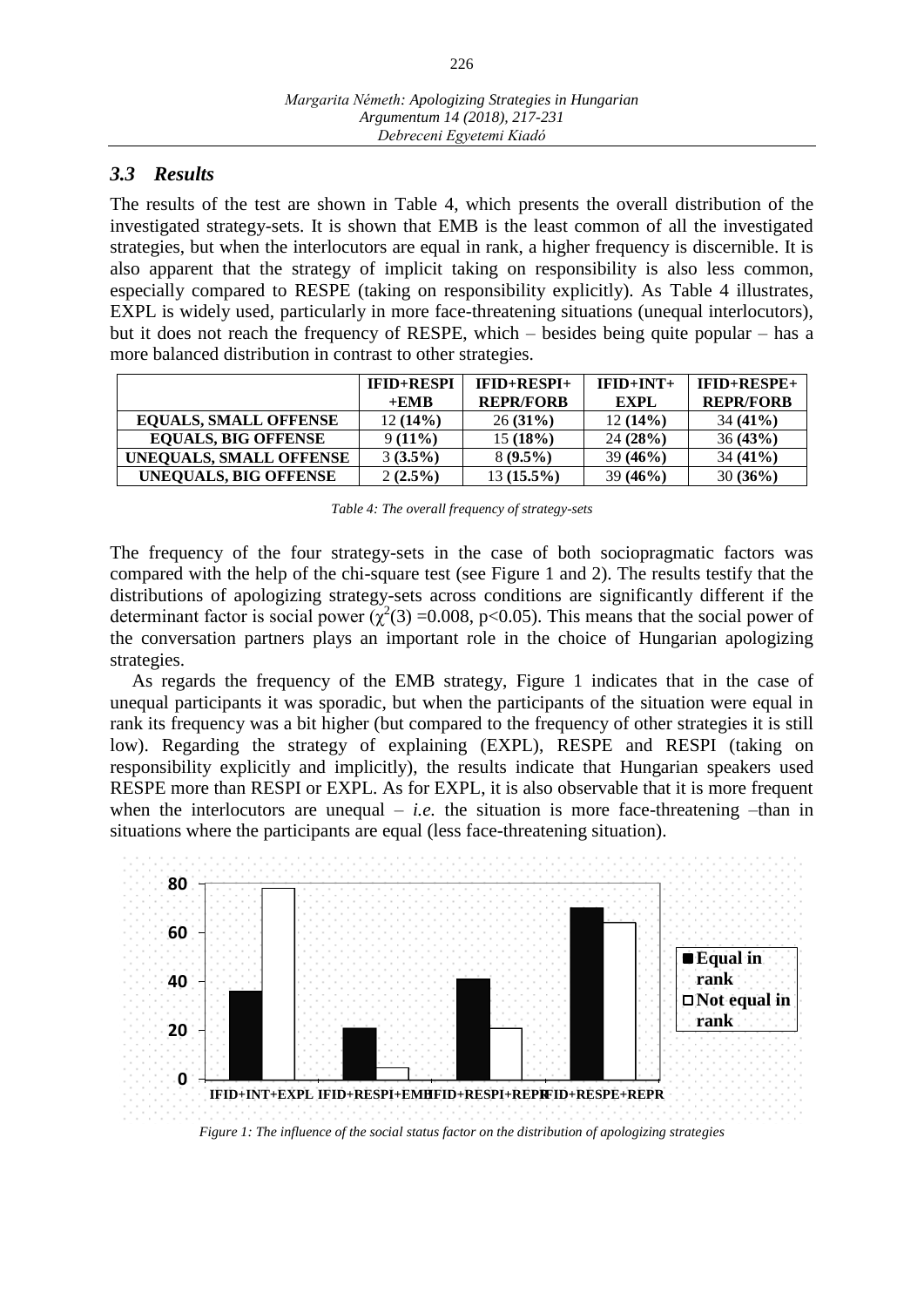Turning to the other factor, no statistically significant differences were found in the distribution of apologizing strategy-sets if the investigated factor is the gravity of the offense  $(\gamma 2(3)=0.477, p>0.05$ ; see Figure 2).



# *Figure 2: The influence of the gravity of the offense factor on the distribution of apologizing strategies*

# *3.4 Discussion*

The research question of this study was whether or not the gravity of the offense and social power play an important role in the choice of Hungarian apologizing strategies. As several reports have shown and as it was also mentioned in the literature review, social power is a sociopragmatic factor that correlates significantly with apologizing strategy selection in German, Spanish and in English (Meier 1997, Beebe & Zhang-Waring 2001, Reiter 2000 among others). The results of this study show that statistically significant differences can be found in the frequency distribution of apologizing strategies with social power as a determinant factor in Hungarian, too. The reason for the inconsistency between the results of this study and the findings of previous literature (Szili 2003) may be due to the different methods applied in the experiments. There is a possibility that power relations and differences are underrepresented in a WDCT (Szili 2003) where the participants have to produce the investigated speech acts themselves and hence the given answers are more hypothetical than in an MDCT (where several options are provided and the participants have to choose the most appropriate one).

Nonetheless, the study has been unable to demonstrate the same effect of the gravity of the offense factor, in other words, gravity of the offense did not result in statistically significant differences in the frequency distribution of Hungarian apologizing strategies under scrutiny. These results do not support the findings of previous research (Holmes 1990, Aijmer 1996, Deutschmann 2003 among others) according to which the gravity of the offense is the most influential contextual factor in New Zealand English and British English Regarding Hungarian, it was also found that "[apology] choices in the data were influenced by such contextual factors as the offence type and its seriousness" (Suszczyńska 2005), so based on Suszczyńska's findings it was expected that gravity of the offense is a contributing factor in Hungarian apologizing norms. However, it should be noted that this study investigates only a limited number of definite strategy-sets, and at this point it is impossible to say whether the results would be the same with different strategy-sets or not. Thus, gravity of the offense therefore should remain an important issue for future research since the application of a multiple-choice discourse completion test only cannot provide enough explanatory power for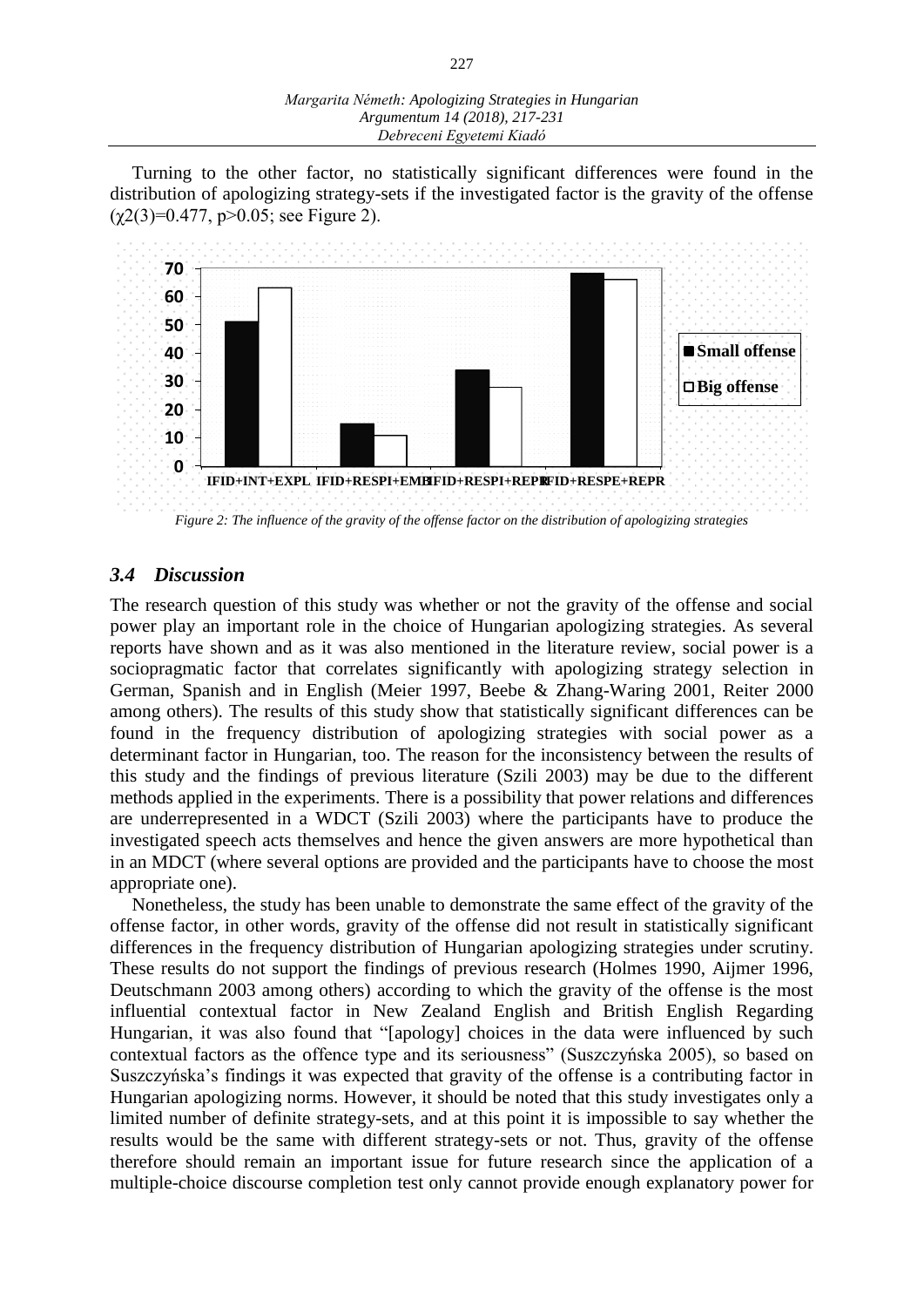this inconsistency between the results of this study and previous research. Further data collection is required to determine exactly how the gravity of the offense factor affects Hungarian apologizing strategies in general (in contrast with the results of this study that are very specific).

The most striking results to emerge from the data are connected to the frequency of the investigated strategies. As it was mentioned above, the application of the expression of shame or embarrassment strategy is the most face-threatening strategy for the apologizer, so its frequency is lower compared to other strategies. At the same time, using EMB turns out to be more typical in situations where the speaker and the hearer are equal in rank, *i.e.* without a certain level of trust or intimacy between the interlocutors, EMB will not appear in apologizing situations. Furthermore, it is also found that EMB is rarely used when the speaker is in an inferior position. Regarding the frequency of EXPL as an apologizing strategy, it is higher than the frequency of RESPE (explicit taking on responsibility) in the Hungarian apologizing norms, while the application of RESPI (implicit taking on responsibility) is more frequent than RESPE among Hungarian native speakers.

There are two possible explanations for these results. Firstly, Hungarian apologizing norms may be similar to international apologizing trends (according to which RESPE is the second most popular of all the apologizing strategies) than it was originally assumed by previous literature (cf. studies in the CCSARP project 1989). Secondly, another explanation for these results may be attributed to the nature of the applied methodology. Previous literature has mainly applied the WDCT method that requires language production, not recognition. Consequently, differences in the research methods can account for the results obtained here.

It should also be noted that compared to RESPI or EXPL strategies, the explicit taking on responsibility strategy is less dependent on the face-threatening nature of the given situation. The strategy-sets containing a RESPE strategy are more popular when the interlocutors in the tested situations were equal in rank (see Table 4). In other words, applying self-strategies (pointing out our weaknesses) is less face-threatening if the hearer and the speaker are equal in rank. In contrast, the strategy of EXPL proved to be more popular in more face-threatening situations, when the participants of the situation were in a superior-inferior relationship. This is a quite natural behaviour, since speakers in an inferior position aspire to save their face by blaming any external circumstances, rather than threatening their own face by referring to their mistakes and frailties.

# **4 Conclusion**

This paper investigated the realization of Hungarian apologizing strategies in a specific manner (focusing on four specific strategy-sets). More exactly, the purpose of the study was to analyse the recognition of particular apologizing strategies in Hungarian and two sociopragamtic factors – social power and gravity of the offense – that may play an important role in their final realization. The results strengthened the hypothesis that social power is an important factor in the choice of Hungarian apologizing strategies. The results also proved that the strategy of expressing embarrassment is indeed the most face-threatening apologizing strategy in Hungarian apologizing norms.

However, the results also suggest that firstly, gravity of the offense is not a significant sociopragmatic factor in the choice of Hungarian apologizing strategies (at least for the ones explored in this study) and secondly, the strategy of explicit taking on responsibility is more frequent than the other situation-dependent strategies. These results are inconsistent with the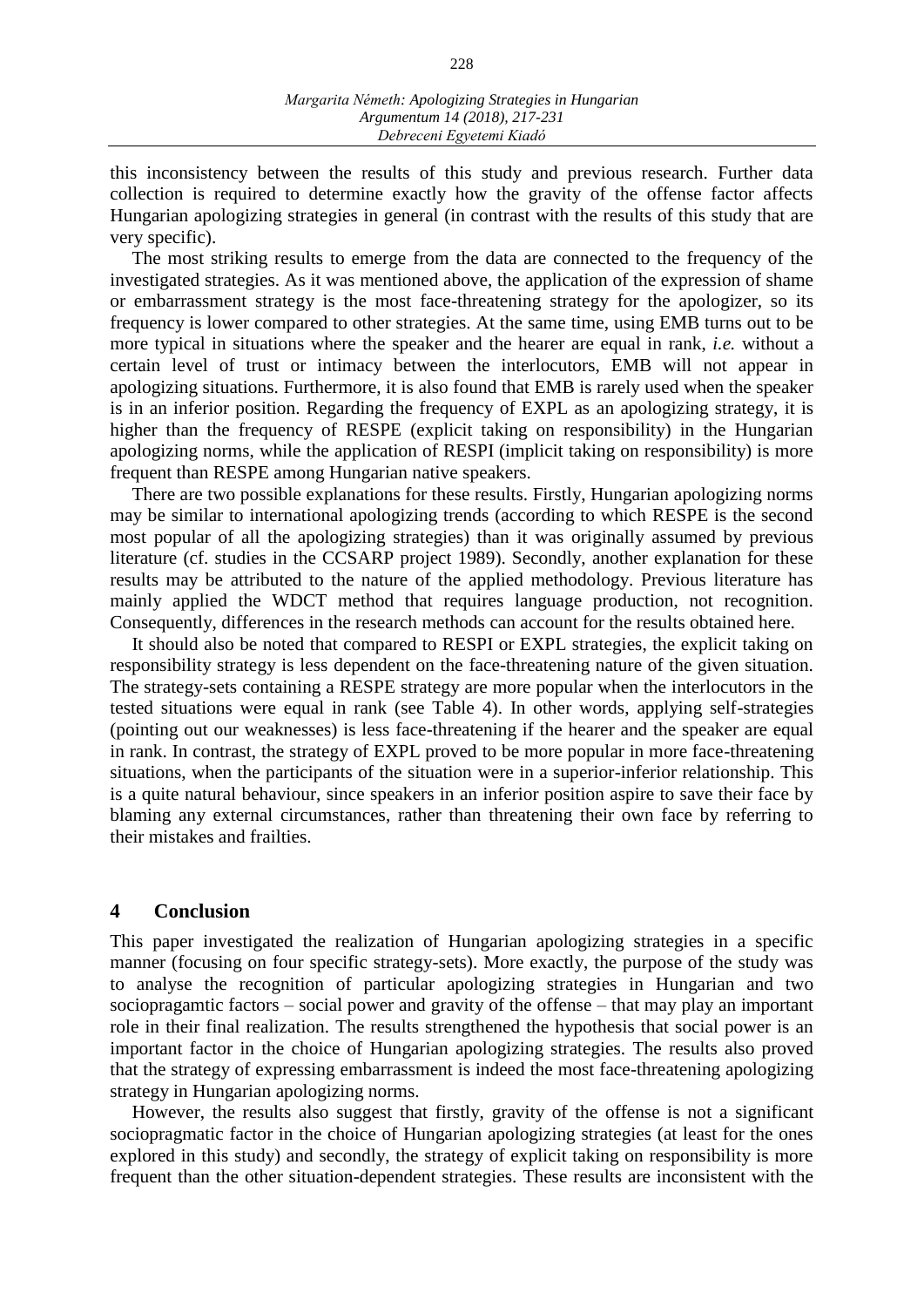existent literature, especially with the findings of Szili (2003). There are two likely causes for this inconsistency. Firstly, the different results may be due to the different participants of the studies, only university students participated in Szili's research (while the age of the participants in this study varied from 18-50). Secondly, the discrepancy can be attributed to the applied method as well that was entirely different from that of Szili (since this study used a recognition task, while Szili used a production task; moreover this study worked with only the aforementioned four strategy-sets, disregarding other infrequent but still existent strategies).

Further investigation and experimentation into this topic is strongly recommended. In future research it might be possible to use different experimental methods (such as a discourse completion test or a role-play – measuring language production – with similar or the same situations) to answer the questions that remain unanswered at present. It would also be interesting to compare the results of the present study with naturally occurring data (e.g. using a spoken corpus for data collection). Another possible area of future research would be to explore the behaviour of other strategy-sets that occur frequently in Hungarian.

## **References**

- Aijmer, K. (1996): *Conversational routines in English: Convention and Creativity*. London: Longman.
- Al-Zumor, A.W.Q.G. (2011): Apologies in Arabic and English: An interlanguage and crosscultural study. *Journal of King Saud University – Languages and Translation* 23, 19-28.
- Al-Khaza'leh, B.A. (2018): Influence of social power on perception of speech act of apology by Jordanian second language speakers. *Journal of Language and Linguistic Studies* 14.1, 211-229.
- Beebe, L., Takahashi, T. & Uliss-Weltz R. (1990): Pragmatic transfer in ESL refusals. In: Scarcella, R., Andersen, E. & Krashen, S. (eds.): *Developing communicative competence in a second language.* New York: Newbury House, 53-73.
- Beebe, L. & Zhang-Waring, H. (2001): *Sociopragmatic vs. pragmalinguistic failure: How useful is the distinction*? In: Paper presented at the annual NYSTESOL Applied Linguistics Winter Conference, New York, NY.
- Blum-Kulka, S. & House, J. (1989): Cross-cultural and situational variation in requesting behaviour. In: Blum-Kulka, S., House, J., & Kasper, G. (eds.): *Cross-cultural pragmatics: Requests and apologies*. Norwood, NJ: Ablex, 123-154.
- Blum-Kulka, S., House, J. & Kasper, G. (1989): *Cross-cultural pragmatics: Requests and apologies.* Norwood: Ablex.
- Brown, R. & Gilman, A. (1972): Pronouns of power and solidarity. In: Gigliogli, P. (ed.): *Language and social context.* Harmondsworth: Penguin, 252-282.
- Brown, P. & Levinson, S. (1978): Politeness: Some universals in language usage. In: Gumperz, J.J. (ed.): *Studies in Interactional Sociolinguistics 4*. Cambridge: Cambridge University Press.
- Coulmas, F. (1981): Poison to your soul: Thanks and apologies contrastively viewed. In: Coulmas, F. (ed.): *Conversational routine.* The Hague: Mouton, 69-91.
- Deutschmann, M. (2003): *Apologizing in British English*. Tryckt av Print: Umea University.
- Filimonova, V. (2016): Russian and Spanish Apologies: A Contrastive Pragmalinguistic Study. *IULC Working Papers* 15.1, 62-102.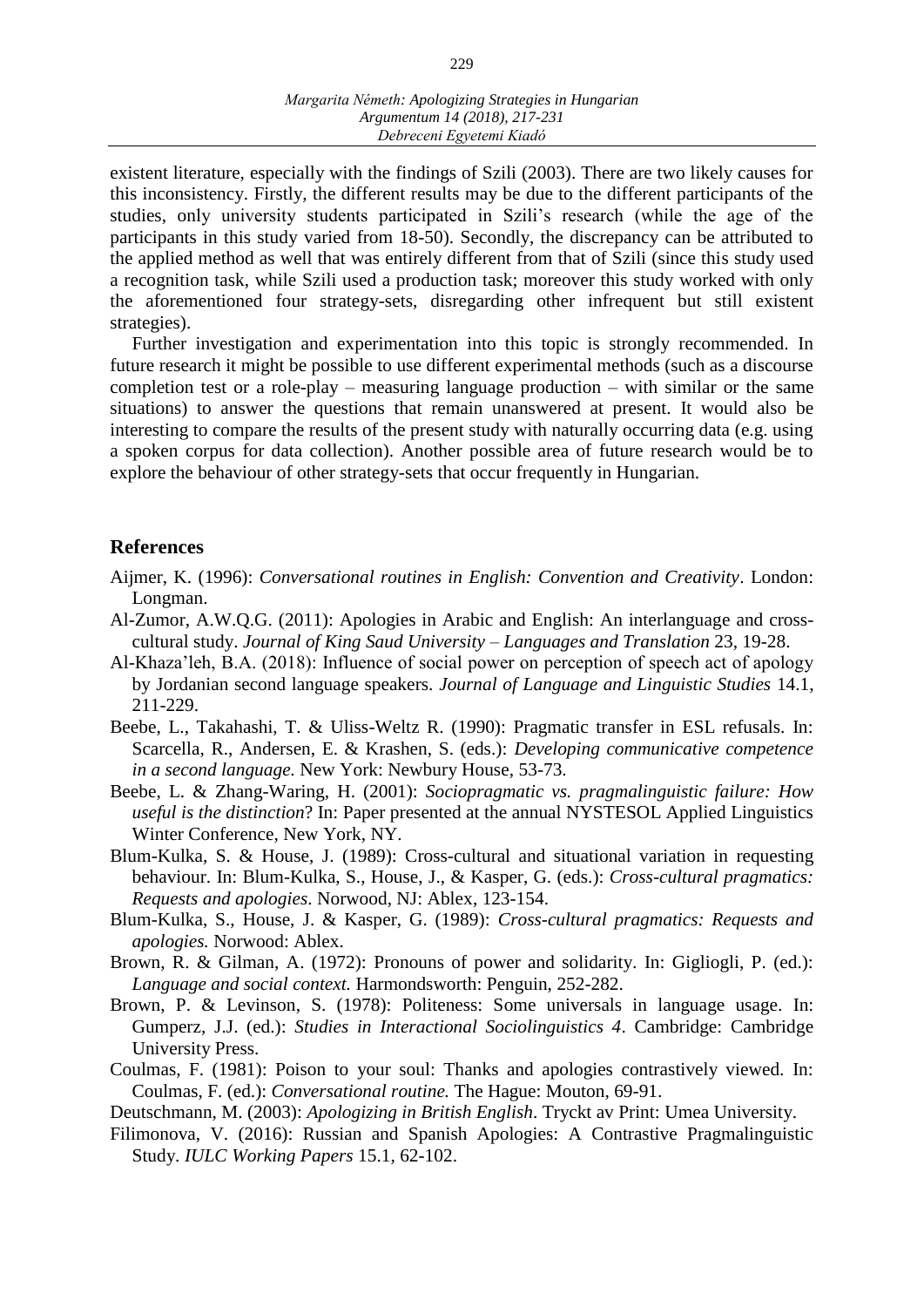- Hofstede, G. (2001): *Culture's Consequences: Comparing Values, Behaviors, Institutions, and Organizations across Nations*. *2 nd edition*. London: Sage.
- Holmes, J. (1990): Apologies in New Zealand English. *Language in Society* 19, 155-199.
- Hong, W. (2008): Effects of cultural background of college students on apology strategies. *International Journal of the Sociology of Language* 189, 149-163.
- Ístifçi, I. (2009): The use of apologies by EFL learners. *English Language Teaching* 2, 15-25.
- Jeffries, L. (2007): Journalistic Constructions of Blair's 'Apology' for the Intelligence Leading to the Iraq War. In: Johnson, S. & Ensslin, A. (eds.): *Language in the Media: Representations, Identities, Ideologies. Advances in Sociolinguistics.* Continuum: London, 48-69.
- Kasper, G. (1992): Pragmatic transfer. *Second Language Research* 8.3, 203-231.
- Koczogh, H. (2012): The Effects of Gender and Social Distance on the Expression of Verbal Disagreement Employed by Hungarian Undergraduate Students. Doctoral dissertation. University of Debrecen.
- Liu, J. (2004): Measuring Interlanguage Pragmatic Knowledge of Chinese EFL Learners. PhD dissertation. Hong Kong: City University of Hong Kong.
- Mászlainé, N.J. (2007): A bocsánatkérés pragmatikája a kisiskolások körében. *Argumentum* 3, 65-84.
- Meier, A.J. (1997): What's the excuse? Image repair in Austrian German. *The Modern Language Journal* 81, 197-208.
- Németh, M. (2015): Apologizing Strategies in Japanese and Hungarian. *Argumentum* 11, 48- 63.
- Norrick, N.R. (1978): Expressive illocutionary acts. *Journal of Pragmatics* 2, 277-291.
- Ogiermann, E. (2006): A contrastive analysis of gender-based differences in English and Russian apologies. In: *Series A: General and Theoretical Papers* 669, Duisburg-Essen University: LAUD, 1-30.
- Ogiermann, E. (2009): *On apologizing in negative and positive politeness cultures.* Philadelphia, PA: John Benjamins North America.
- Olshtain, E. & Cohen, A.D. (1983): Apology: A speech act set. In: Wolfson, N. & Judd, E. (eds.): *Sociolinguistics and language acquisition*. Rowley (MA): Newbury House, 18-35.
- Olshtain, E. & Weinbach, L. (1987): Complaints: A study of speech act behavior among native and non-native speakers of Hebrew. In: Verschueren, J. & Bertuccelli-Papi, M. (eds.): *The pragmatic perspective: Selected papers from the 1985 International Pragmatics Conference.* Amsterdam: John Benjamins, 195-208.
- Owen, M. (1983): *Apologies and remedial interchanges.* Berlin: Mouton.
- Reiter, M.R. (2000): A contrastive study of indirectness in Spanish: evidence from Peninsular Uruguayan Spanish. *Pragmatics* 12.2, 135-151.
- Salgado, E.F. (2011): *The pragmatics of requests and apologies: developmental patterns of Mexican students.* Amsterdam: John Benjamins.
- Shardakova, M. (2005): Intercultural pragmatics in the speech of American L2 learners of Russian: Apologies offered by Americans in Russian. *Intercultural Pragmatics* 4, 423-451.
- Spencer-Oatey, H. (1996): Reconsidering power and distance. *Journal of Pragmatics* 26.1, 1- 24.
- Suszczyńska, M. (1999): Apologizing in English, Polish and Hungarian: Different languages, different strategies. *Journal of Pragmatics* 31, 1053-1065.
- Suszczyńska, M. (2003): A jóvátevés beszédaktusai a magyarban [Repair work in Hungarian]. *Általános nyelvészet tanulmányok* XX., 255-294.